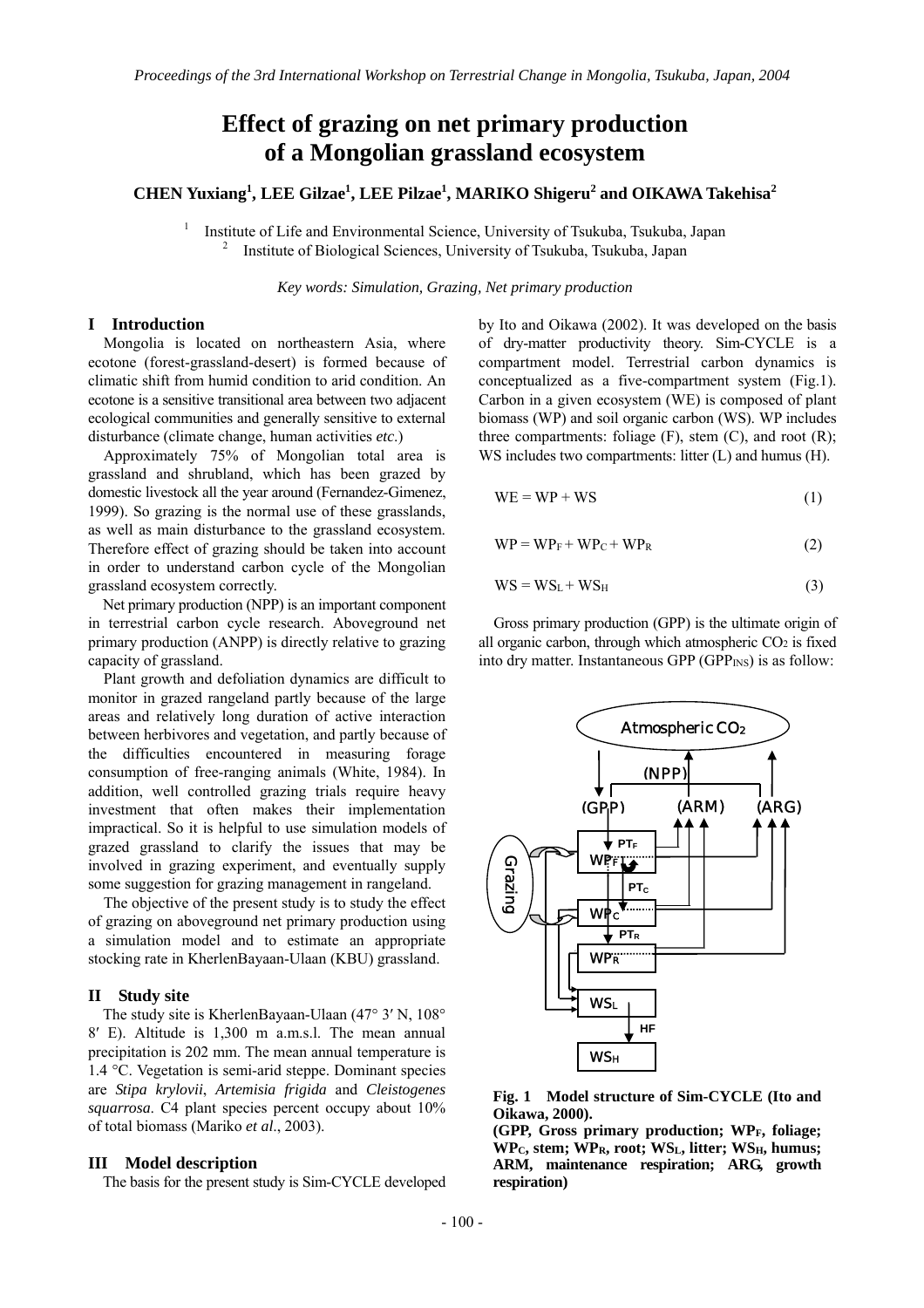$$
GPP_{INS} = \int_{0}^{LAI} PCLAI
$$
  
= 
$$
\frac{PC_{SAT}}{KA} [\ln\{QE + KAPPFD_{TOP}\}\]
$$
 (4)  
- 
$$
\ln\{QE + KAPPFD_{TOP} * \exp(-KALAI)\}\]
$$

where *PC* is single-leaf photosynthetic rate, and *LAI* is leaf area index, *PC*SAT is the single-leaf photosynthetic rate under light-saturation, *QE* is light-use efficiency, *KA* is light attenuation coefficient, *PPFD*TOP is the photosynthetic photon flux density at the canopy top.

Net primary production (NPP) is the difference between GPP and plant autotrophic respiration (AR).

$$
NPP = GPP - AR + Dr
$$
  
=  $\Delta W$  + litterfall + D<sub>r</sub> (5)

Sim-CYCLE has been incorporated into a defoliation model in order to simulate effect of grazing on NPP of grassland ecosystem.

Defoliation model (Seligman, 1992) is:

$$
D_r = ES_r((WP_F + WP_C) - (WP_F + WP_C)_u)
$$
  
(6)  

$$
(0 < D_r < S_r D_x)
$$

where  $D_r$  is defoliation rate (kg ha<sup>-1</sup> d<sup>-1</sup>),  $E$  is grazing efficiency of livestock (ha  $d^{-1}$  per animal),  $S_r$  is stocking rate,  $(WPr+WP<sub>C</sub>)<sub>u</sub>$  is residual biomass unavailable to the livestock (kg ha<sup>-1</sup> dry matter),  $D_x$  is satiation consumption rate of the livestock  $(=2.4 \text{ kg d}^{-1})$  per animal).

The grassland was regarded as evenly distributed from top to bottom when the effect of grazing was simulated. It was also regarded as evenly distributed over the site without extreme clumping and without large areas of bare soil; In addition there are many characteristics that are not simulated:

The simulated forage intake is limited to total green leaf and stem. The defoliation routine in this model deals only with green biomass on the assumption that not only is green biomass highly preferred by most livestock but that the amount of green biomass is critical element in the plant system that controls both assimilation and transpiration.

In this study, animals are considered as consumers, *i.e*. their effect on the grass process only result from "negative" effects.

Plant nutrients are regarded as non-limiting.

The time step is month. Meteorological data and soil data were obtained from the RAISE project.

# **IV Results and discussion**

#### **1. Model validation at KBU**

Measured data were obtained by clipping experiments at KBU (Urano *et al*., 2004). The simulation results were compared to the measured data in Fig. 2. The measured data are from enclosure, and then there is no grazing. It is clear that the simulated results show a satisfactory agreement with them. However, it is not always perfect, because the model simplified the real world greatly. It was set up to study potential production as a function of soil water and temperature when soil nutrient did not limit plant growth in the model. All of them could account for the deviation between simulated results and measured data. Despite these deviations, the maximum simulated LAI and ANPP coincided with maximum measured data.

### **2. Aboveground biomass under different stocking rate**

Aboveground biomass decreased along an increasing stocking rate (Fig. 3). The percent of aboveground biomass decrease is different under different stocking rate. In July, aboveground biomass decreased 20% at 1 sheep.ha-1 stocking rate. The decrease is  $52\%$  at 4 sheep.ha<sup>-1</sup> stocking rate. Root cease to grow or will die when aboveground biomass was decreased more than 50% (Wang, 2003).



**Fig. 2 Simulated and measured data at KBU.**